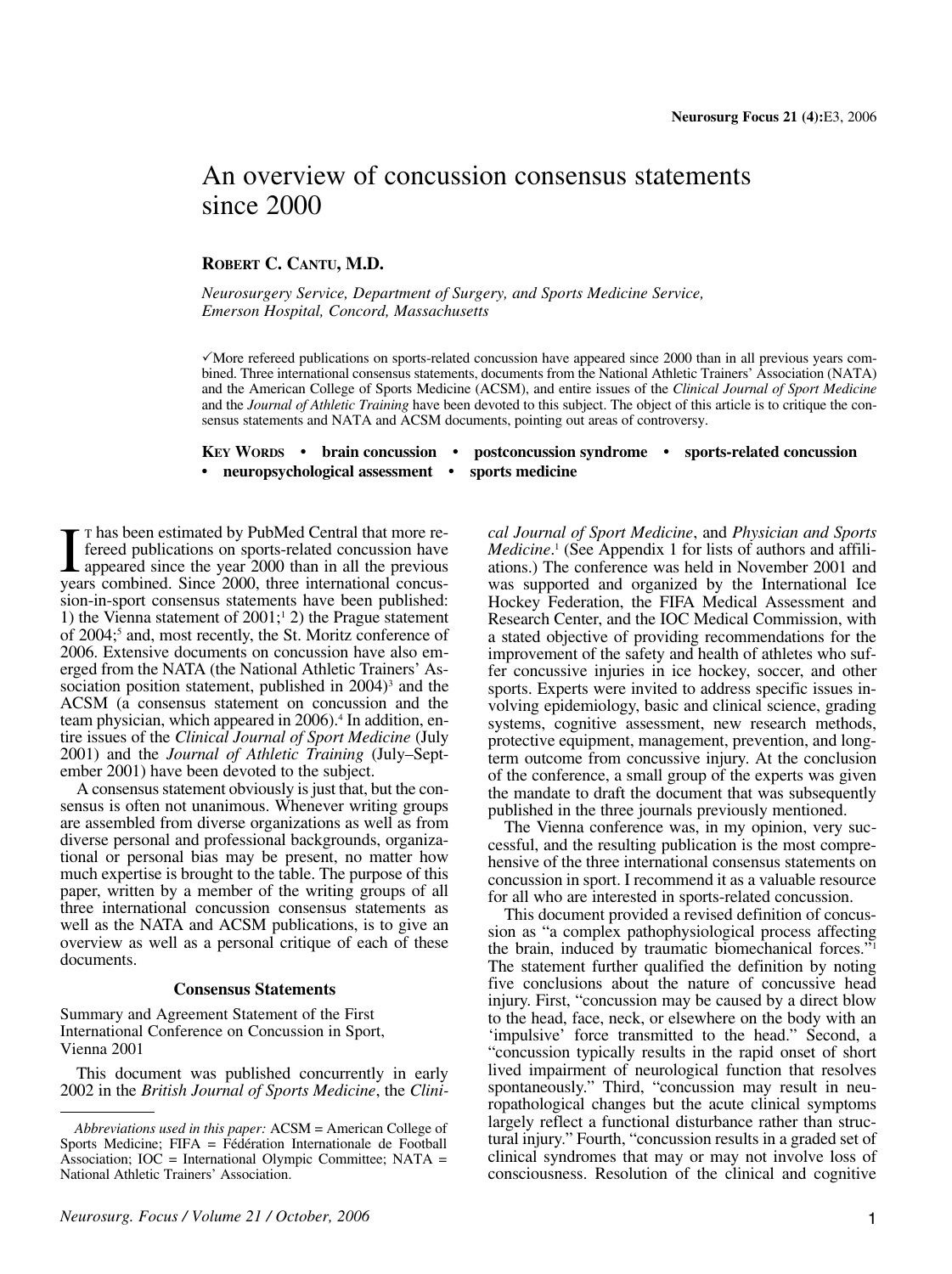symptoms typically follows a sequential course." Fifth, "concussion is typically associated with grossly normal structural neuroimaging studies." All five of these conclusions are supported by current evidence.

No single concussion grading scale was endorsed by the conference—perhaps in part because experts who had produced grading scales of their own were at the writing table. In place of a single grading scale and in the absence of any scientifically validated return-to-play guidelines, the participants recommended the use of a clinical construct based on an assessment of recovery from injury and graded return to play. This construct includes the sideline evaluation of signs and symptoms of concussion as well as repeated assessments until all postconcussion symptoms resolve. It was recommended that a scale of postconcussion symptoms be used for both the initial sideline assessment and subsequent assessments. (See Appendices 2 and 3 for examples of a symptom checklist and a postconcussion symptom scale, respectively.) The conference participants concluded that sideline evaluation, including neurological assessment and mental status testing, is an essential component in evaluating sports-related concus- sion. I believe that these recommendations are sound and are not controversial.

Another consensus of this group was that "neuropsychological testing is one of the cornerstones of concussion evaluation and contributes significantly to both under- standing of the injury and management of the individual." It was suggested that the computer-based programs Immediate Postconcussion Assessment and Cognitive Testing (ImPACT), CogSport, Automated Neuropsychological Assessment Metrics (ANAM), Sports Medicine Battery, and HeadMinder may have advantages over paper-and-pencil neuropsychological tests such as the McGill Abbreviated Concussion Evaluation (ACE) and the Standardized Assessment of Concussion (SAC). This is the first time that neuropsychological testing has been so strongly advocat- ed in a concussion-in-sport consensus statement.

A new initiative that emerged from this group was the recommendation that return to play after concussion should follow a stepwise process. In this protocol, the injured athlete initially follows a regimen of complete rest until he or she is asymptomatic without activity. This initial stage is followed by one in which the athlete engages in light aerobic exercise, such as walking or stationary cycling. Having successfully completed that second stage, the athlete moves on to sport-specific training (for example, skating drills in hockey or running in soccer). The athlete then progresses from that third stage to a fourth one involving noncontact training drills, then to a fifth one in which fullcontact training drills are allowed before receiving medical clearance to return to game play. It was recommended that this stepwise progression be followed and that the athlete proceed to the next level if asymptomatic at the current level. If any symptoms occur after ascending to a given level, the athlete should drop back down to the level at which he or she had been asymptomatic.

Although I believe that this is a prudent protocol for cases in which athletes have been away from play for weeks or a month or more after a concussion, I do not think that this protocol is necessary for athletes who are allowed to return to play within a week.

Another observation to emerge from the Vienna confer-

ence was that because the brain is not an organ that can be conditioned to withstand concussive injury, there are relatively few means by which such injury can be minimized in sports. Thus, perhaps the most important ways to reduce or prevent concussions are rule changes and rule enforcement. The authors acknowledged that the science of studying concussion is at an early stage and that, as a result, decisions regarding concussion management and return to play lie largely in the realm of clinical judgment and must be made on an individual basis.

The group concluded that whenever a player shows any symptoms or signs of concussion, he or she should not be allowed to return to play in the current game or practice, should not be left alone, should undergo regular monitoring for deterioration of condition, should undergo medical evaluation after the injury, and that return to play should follow a medically supervised, stepwise process. It was emphasized that the player should never return to play while symptomatic and that the adage "when in doubt, sit them out" should be followed. I believe these conclusions are sound, especially with regard to return-to-play issues.

## National Athletic Trainers' Association Position Statement: Management of Sport-Related Concussion

In my opinion, this position statement, which was published in 2004 in the *Journal of Athletic Training*, <sup>3</sup> is the most comprehensive document published to date on sportsrelated concussion. The writing team was chaired by Kevin Guskiewicz, Chair of the Department of Sport and Exercise Science at the University of North Carolina, and included seven other recognized experts in the field of concussion. The writing process took more than a year and resulted in a document that comprises 36 specific recommendations and contains sections on defining and recognizing concussion; evaluating and making return-to-play decisions; and assessment tools, including instruments for postconcussion symptom assessment, cognitive screening, postural stability assessment, and neuropsychological testing (with subsections devoted to computerized neuropsychological tests and neuropsychological testing methods). It also contains sections on when to refer an athlete to a physician after a concussion and when to disqualify an athlete, as well as sections on special considerations for the young athlete, home care, and equipment issues.

As a reference source on the entire subject of sport concussion as well as for its comprehensive bibliography source on sport concussion, I strongly endorse this document.

Summary and Agreement Statement of the 2nd International Conference on Concussion in Sport, Prague 2004

The same organizational bodies that convened the First International Conference on Concussion in Sport in Vienna in 2001, namely the International Ice Hockey Federation, FIFA, and the IOC, convened a second conference on concussion in sport in Prague in November 2004. At the conclusion of the Prague conference, a small writing group composed of the same individuals who were involved with the Vienna document of 2001 was given the task of drafting a document describing the agreement positions reached by those in attendance at the meeting on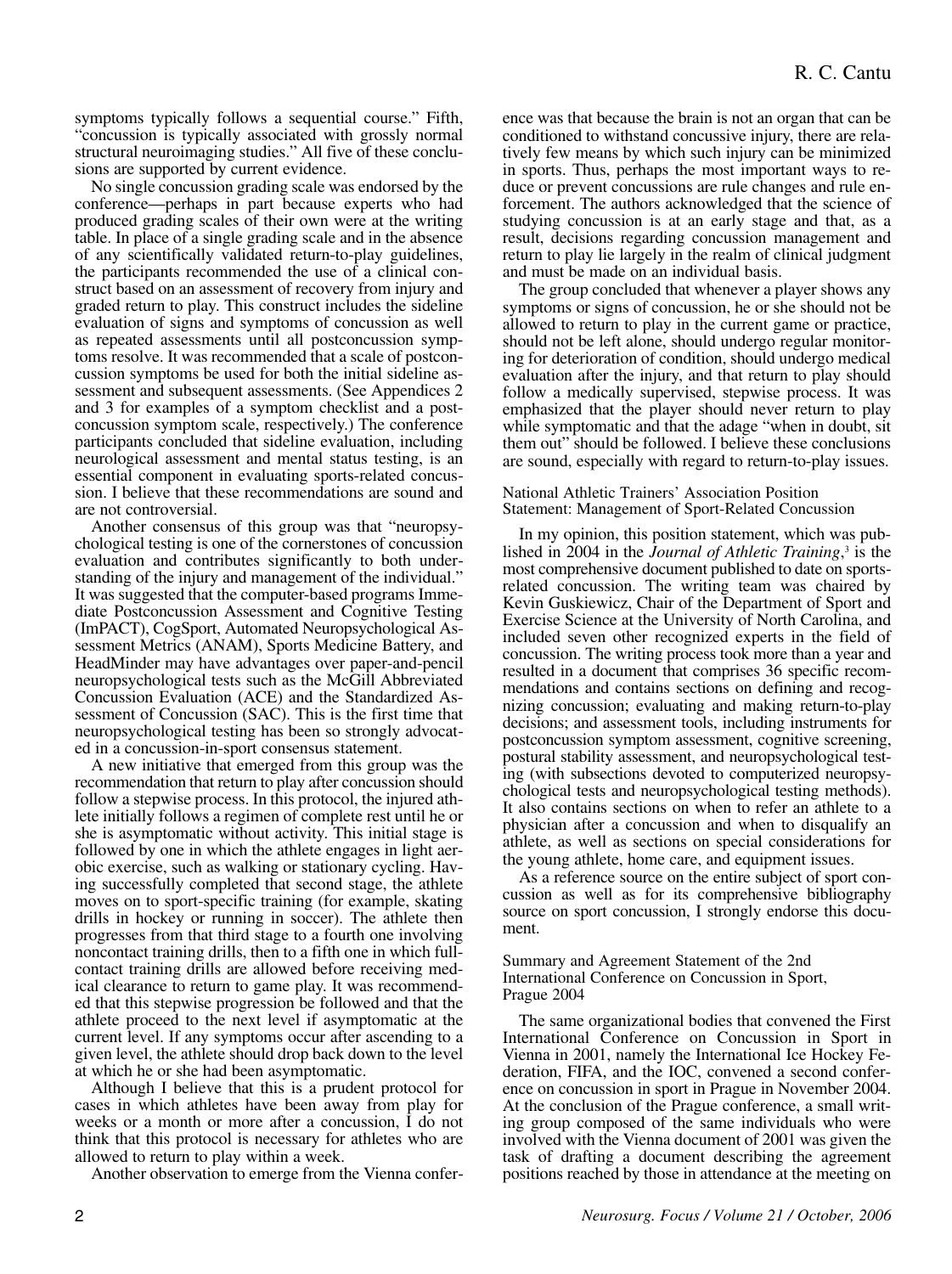# Concussion consensus statements

a variety of topics related to sport concussion. These topics included epidemiology, basic and clinical science, injury grading systems, cognitive assessment, new research methods, protective equipment, management, prevention, and long-term outcomes. Like the first document, this second document was published concurrently in the *British Journal of Sports Medicine,* the *Clinical Journal of Sport Medicine,* and *Physician and Sports Medicine.*<sup>5</sup>

This second international conference on concussion in sport was considerably more widely attended than the first and had a much greater representation from new groups, such as trauma surgeons and sports psychologists. The summary and agreement statement included a new pocket-sized, sideline-assessment summary card for use by clinicians. No significant breakthroughs in scientifically validated information on concussion had occurred between the two conferences; therefore, the second document might best be viewed as a modest updating of the first. One of the most meritorious recommendations from that statement was the one that concussion severity should only be determined after the following criteria have been met: 1) all signs and symptoms of concussion have cleared; 2) the results of neurological examination have returned to normal; and 3) the results of any neuropsycho- logical tests or other cognitive function tests that might have been performed have returned to baseline or above.

Noting that brief loss of consciousness does not necessarily correlate with concussion severity; despite its association with early neuropsychological deficits, the partici- pants recommended that loss of consciousness not be relied on as a measure of concussion severity. Another recommendation was that pediatric cases could be managed using guidelines similar to those used in caring for adult patients.

The authors also elaborated on the concept of "cognitive risks." They suggested that scholastic activities and activities of daily living be modified while an athlete is still symptomatic following a concussion, because vigor- ous pursuits might intensify or prolong postconcussion symptoms.

Perhaps the most contentious recommendation was the suggestion that concussions could be divided into the following two categories. 1) A case of simple concussion was defined as one in which neurological symptoms re-solved within 7 to 10 days. 2) A case of complex concus-<br>sion was defined as one in which symptoms persisted longer than 10 days or the patient lost consciousness for longer than 1 minute, had a convulsive concussion, or had repeated concussions involving diminishing force. The writing group's decision to use these two categories of concussion was not unanimous, because some members including me—were certain that they would not refer to a concussion with symptoms lasting 10 days as a simple concussion. The word "simple" may, in fact, not be a good choice for describing any concussion.

Nonetheless, the group members agreed that the number, duration, and severity of total postconcussion symptoms were most important in determining concussion severity and that the combination of symptoms was more important than the single symptom of amnesia.

This document also described the motor phenomena, such as tonic posturing and convulsive movement, seen with convulsive concussion and emphasized that although the presentation is dramatic, the outcome is usually benign and this form of concussion requires no specific treatment beyond the usual concussion management.

Another less-than-unanimous conclusion was that neuropsychological assessment following concussion is definitely of value, but should not be performed until all signs and symptoms have resolved. A unanimous conclusion regarding neuropsychological testing was that it is one piece of the concussion management puzzle but should never be a sole criterion to determine when an athlete should be allowed to return to play.

The statements regarding concussion management and rehabilitation were largely the same as those found in the Vienna document.

# Concussion (Mild Traumatic Brain Injury) and the Team Physician: A Consensus Statement

In 2006, the ACSM published a sports-related concussion consensus statement (*Concussion [Mild Traumatic Brain Injury*] *and the Team Physician: A Consensus Statement*) in *Medicine Science and Sports and Exercise*. 4 Created as a reference tool for team physicians, this statement represented the collaborative effort of six major professional associations, including the American Academy of Family Physicians, the American Academy of Orthopedic Surgeons, the ACSM, the American Medical Society for Sports Medicine, the American Orthopedic Society for Sports Medicine, and the American Osteopathic Academy for Sports Medicine. The team physician consensus statement was endorsed by a number of additional organizations, including the American Osteopathic Association, the NATA, the North American Spine Society, the National Collegiate Athletic Association, the National Youth Sports Safety Foundation, the American Academy of Podiatric Sports Medicine, and the American Kinesiotherapy Association. The expert writing panel was chaired by Stanley A. Herring. I believe this is an extremely useful document. The major goal of the writing group was to provide an overview of selected medical issues that are of keen importance to team physicians responsible for athletes with concussion. The areas covered include concussion epidemiology, pathophysiology, game-day evaluation and treatment, post–game-day evaluation and treatment, diagnostic imaging, management principles, return-to-play decisions, complications of concussion, and prevention. Each section of the document begins with the panel's consensus on what is essential and continues with what is desirable for the team physician to know and understand. This is the feature of this document that I personally find most useful. Categorized as essential were methods of recognizing and evaluating athletes with concussion, the necessity for individualized management and treatment of athletes with concussion, the need for return-to-play decisions to be based on clinical judgment, the importance of developing a game-day medical plan specific to concussion injury, and the necessity of documentation. The paucity of well-designed studies of concussion and its natural history was also noted. It was concluded that it would be desirable for the team physician to have the ability to coordinate a systematic approach for the treatment of athletes with concussion, to identify risk factors and implement appropriate treatment, to under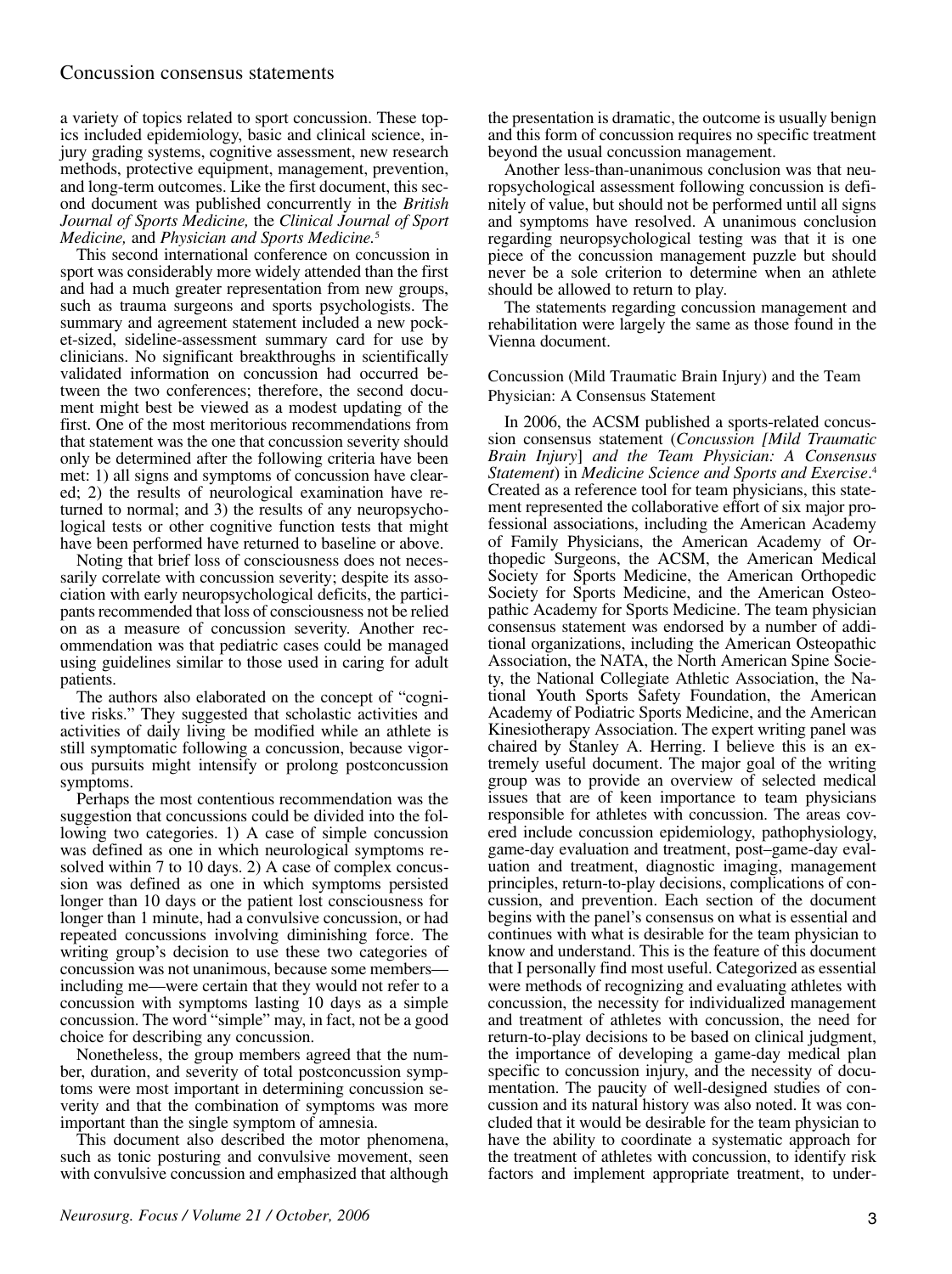stand the potential sequelae of concussive injuries, and to understand preventive strategies.

For a team physician, another extremely useful aspect of this document was that it was broken down in terms of game-day treatment (treatment on the field as well as treatment on the sideline) and post–game-day treatment, in terms of concussion evaluation, management, and return-to-play criteria. It was considered essential that before any athlete be allowed to return to play, he or she should be asymptomatic at rest and exertion and must remain asymptomatic with exertion. Other factors that were considered essential in return-to-play decisions, especially post–game-day decisions, were the severity of the current injury as documented primarily by the number and duration of postconcussion symptoms; the number, severity, and proximity of previous concussions; whether a severe injury had occurred in response to what appeared to be a minor blow; the age of the athlete (with heightened concern for trauma to the immature brain); the sport involved; and whether the athlete had any learning disabilities. In addition to persistent postconcussion symptoms, the following were considered contraindications to return to sport: abnormal results on neurological examination, signs or symptoms of concussion that manifest on exertion, and significant abnormalities on cognitive testing or imaging studies. This document encouraged team physicians to coordinate a group of individuals to implement progressive aerobic and resistive exercise challenge tests that the injured athlete would have to pass prior to full return to play and to recognize that challenging cognitive effort may exacerbate symptoms of concussion and retard recovery. Furthermore, it was recommended that the team physician discuss the status of injured athletes with parents, caregivers, teachers, certified athletic trainers, and the coaching staff within disclosure regulations.

Again, I found this to be a very useful document, especially for physicians on the sideline responsible for athletes who may have a cerebral concussion. This statement was similar to the Vienna and Prague documents in that it emphasized that concussion severity should be determined by the duration and number of postconcussion symptoms, not by whether there was brief loss of consciousness or even whether amnesia alone was one of the symptoms. This means that concussion severity should not be determined in most cases on the day of concussion, but rather only after all symptoms have resolved.

# *International Conference on Concussion in Sport, St. Moritz 2006*

The final document to be briefly mentioned in this paper will be based on a conference that was held this past spring in St. Moritz, Switzerland. Because it is currently being written, the comments included here must be limited.

The document will focus at least in part on three areas in which there is some concern regarding the Prague statement. The first involves neuropsychological testing and its use, including the question of when it should be used in the management and assessment of concussion. The second involves the concept of simple versus complex concussion; and the third involves the question of whether the same concussion protocols should be followed in the management of cases involving young athletes as are followed

in cases involving adult athletes. Although many other areas will be covered in the forthcoming document, these are three in which there may be significant variance from what was stated in the Prague document.

## **Conclusions**

This subject is perhaps best summarized by the final comment in the 2004 Prague summary, which states, "This protocol represents a work in progress, and, as with all other recommendations or proposals, it must be updated as new information is added to the current state of the literature and understanding of this injury."

#### **Appendix 1**

#### **Summary and Agreement Statement of the First International Conference on Concussion in Sport, Vienna 2001** *and* **Summary and Agreement Statement of the 2nd International Conference on Concussion in Sport, Prague 2004**

*Writing group members:*

M. Aubry, Chief Medical Officer, International Ice Hockey Federation (IIHF)

R. Cantu, Chief, Neurosurgery Service and Director, Sports Medicine Service, Emerson Hospital, Concord, Massachusetts; Medical Director, National Center for Catastrophic Sports Injury Research, Chapel Hill, North Carolina

J. Dvorak, Chairman, FIFA Medical Research and Assessment Center (F-MARC); Wilhelm Neurologist and Director, Schulthess Clinic, Zurich, Switzerland

T. Graf-Baumann, F-MARC, Tenningen, Germany

K. Johnston, Chair, Concussion in Sport Group, FIFA, IIHF, IOC; Neurosurgeon and Director of Neurotrauma, McGill University Health Centre, McGill University and McGill Sport Medicine Centre, Montreal, Canada

J. Kelly, Associate Professor of Clinical Neurology, Northwestern University Medical School, Chicago Neurological Institute, Chicago, Illinois

M. Lovell, Director, Sports Medicine Concussion Program, University of Pittsburgh; Co-Director, National Hockey League Neuropsychology Program, Pittsburgh, Pennsylvania

P. McCrory, The Brain Research Institute and Center for Sports Medicine Research and Education, University of Melbourne, Australia

W. Meeuwisse, University of Calgary Sport Medicine Centre, Sport Injury Consultant, National Hockey League, Calgary, Alberta, Canada

P. Schamasch, Director, IOC Medical Commission, Lausanne, Switzerland

National Athletic Trainers' Association Position Statement: Management of Sport-Related Concussion

Writing committee:

Kevin M. Guskiewicz, Ph.D., Chair, Department of Sport and Exercise Science, University of North Carolina, Chapel Hill, North Carolina

Scott L. Bruce, M.S., California University of Pennsylvania, California, Pennsylvania

Robert C. Cantu, M.D., Emerson Hospital, Concord, Massachusetts

Michael S. Ferrara, Ph.D., University of Georgia, Athens, Georgia

James P. Kelly, M.D., University of Colorado, Denver, Colorado Michael McCrea, Ph.D., Waukesha Memorial Hospital, Waukesha, Wisconsin

Margot Putukian, M.D., Princeton University, Princeton, New Jersey

Tamara C. Valovich McLeod, Ph.D., Arizona School of Health Sciences, Mesa, Arizona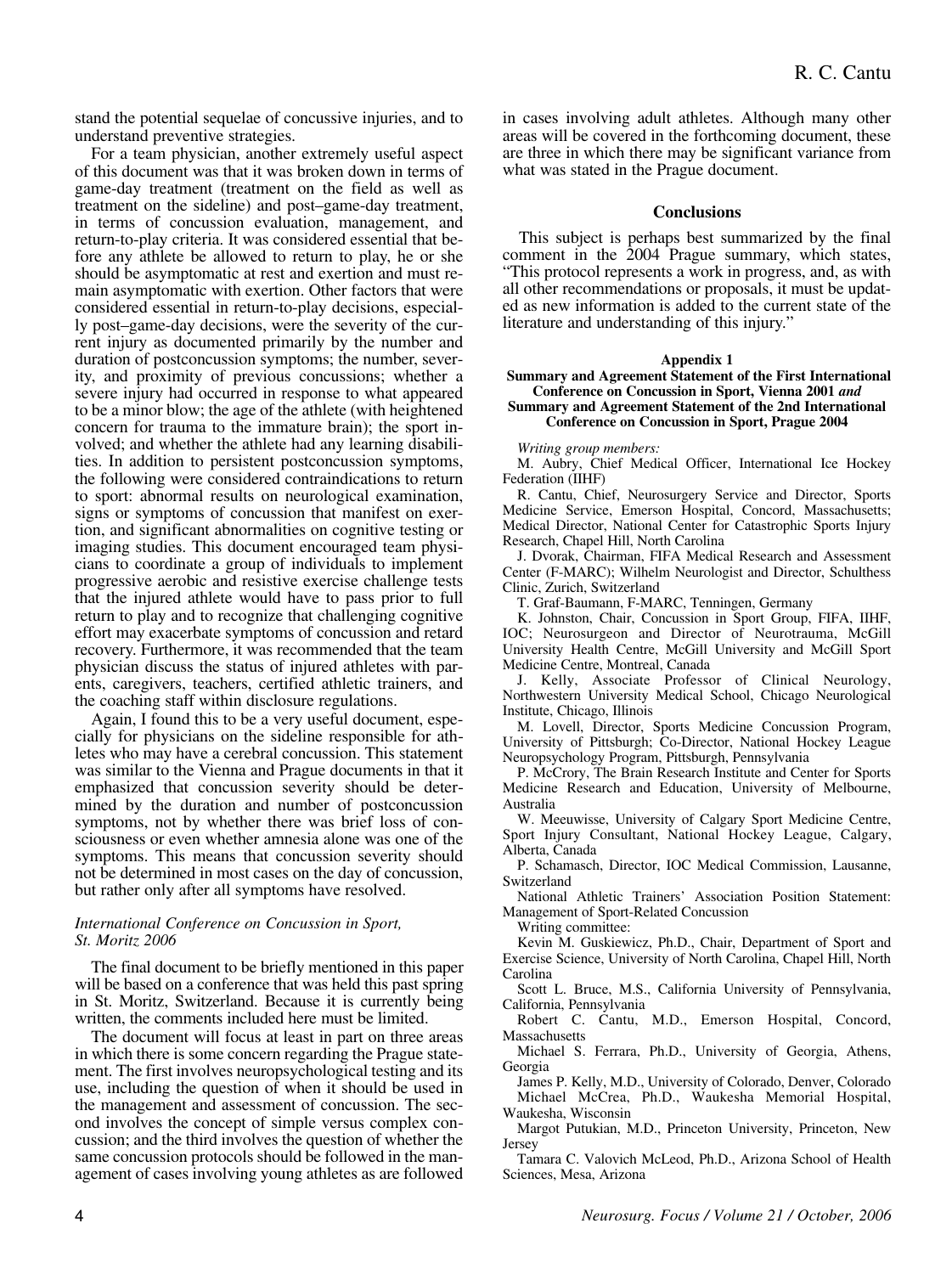## **Concussion (Mild Traumatic Brain Injury) and the Team Physician: A Consensus Statement**

*Expert panel:*

Stanley A. Herring, M.D., Chair, Seattle, Washington John A. Bergfeld, M.D., Cleveland, Ohio Arthur Boland, M.D., Boston, Massachusetts Lori A. Boyajian-O'Neill, D.O., Kansas City, Missouri Robert C. Cantu, M.D., Concord, Massachusetts Elliott Hershman, M.D., New York, New York Peter Indelicato, M.D., Gainesville, Florida Rebecca Jaffe, M.D., Wilmington, Delaware W. Ben Kibler, M.D., Lexington, Kentucky Douglas D. McKeag, M.D., Indianapolis, Indiana Robert Pallay, M.D., Hillsborough, New Jersey Margot Putukian, M.D., Princeton, New Jersey

#### **Appendix 2 Postconcussion signs/symptoms checklist (symptoms at time of concussion)**

| bell rung                         |
|-----------------------------------|
|                                   |
| dinged _______________            |
|                                   |
|                                   |
|                                   |
|                                   |
|                                   |
|                                   |
| headache                          |
| irritability __________________   |
|                                   |
|                                   |
|                                   |
|                                   |
| numbness/tingling _______________ |
| poor Balance                      |
| poor Concentration                |
|                                   |
|                                   |
| pensitivity to Light              |
| pensitivity to Noise              |
| trouble Falling Asleep            |
|                                   |
|                                   |
|                                   |

| Appendix 3                                                |  |
|-----------------------------------------------------------|--|
| <b>Cantu Evidence-Based Grading System for Concussion</b> |  |

| Grade 1 (mild)     | No LOC*, PTA $\dagger$ < 30 min, $\sharp$ PCSS < 24 h  |
|--------------------|--------------------------------------------------------|
| Grade 2 (moderate) | $LOC < 1$ min or PTA $\geq 30$ min $< 24$ h or PCSS    |
|                    | $\geq$ 24 h $\lt$ 7 d                                  |
| Grade 3 (severe)   | LOC $\geq$ 1 min or PTA $\geq$ 24 h or PCSS $\geq$ 7 d |

\*LOC indicates loss of consciousness.

†PTA indicates posttraumatic amnesia (anterograde/retrograde).

‡PCSS indicates postconcussion signs and symptoms other than amnesia.

(Reprinted with permission from Guskiewicz KM, Bruce SL, Cantu RC, Ferrara MS, Kelly JP, McCrea M, et al: National Athletic Trainers' Association position statement: management of sportrelated concussion. **Athl Train 39:**280–297, 2004.)

## **References**

- 1. Aubry M, Cantu R, Dvorak J, Graf-Baumann T, Johnston K, Kelly J, et al: Summary and agreement statement of the first International Conference on Concussion in Sport, Vienna 2001. **Br J Sports Med 36:**6–10, 2002 (copublished in Clin J Sport Med 12:**6–11, 2002; Phys Sportsmed 30:**57–63, 2002)
- 2. Cantu RC: Concussion severity should not be determined until all post concussion symptoms have abated. **Lancet Neurology 3:**437–438, 2004
- 3. Guskiewicz KM, Bruce SL, Cantu RC, Ferrara MS, Kelly JP, McCrea M, et al: National Athletic Trainers' Association position statement: management of sport-related concussion. **J Athl Training 39:**280–297, 2004
- 4. Herring SA, Bergfeld JA, Boland A, Boyajian-O'Neill LA, Cantu RC, Hershman E, et al: Concussion (mild traumatic brain injury) and the team physician: a consensus statement. **Med Sci Sports Exerc 38:**395–398, 2006
- 5. McCrory P, Johnston K, Meeuwisse W, Aubry M, Cantu R, Dvorak J, et al: Summary and agreement statement of the 2nd International Conference on Concussion in Sport, Prague 2004. **Br J Sports Med 39:**196–204, 2005 (copublished in **Clin J Sport Med 15:**48–56, 2005; **Phys Sportsmed 33:**29–44, 2005)

Manuscript received July 6, 2006.

Accepted in final form September 11, 2006.

*Address reprint requests to:* Robert C. Cantu, M.D., Neurosurgery Service, Emerson Hospital, 131 Old Road to Nine Acre Corner, John Cuming Building, Suite 820, Concord, Massachusetts 01742. email: rcantu@emersonhosp.org.